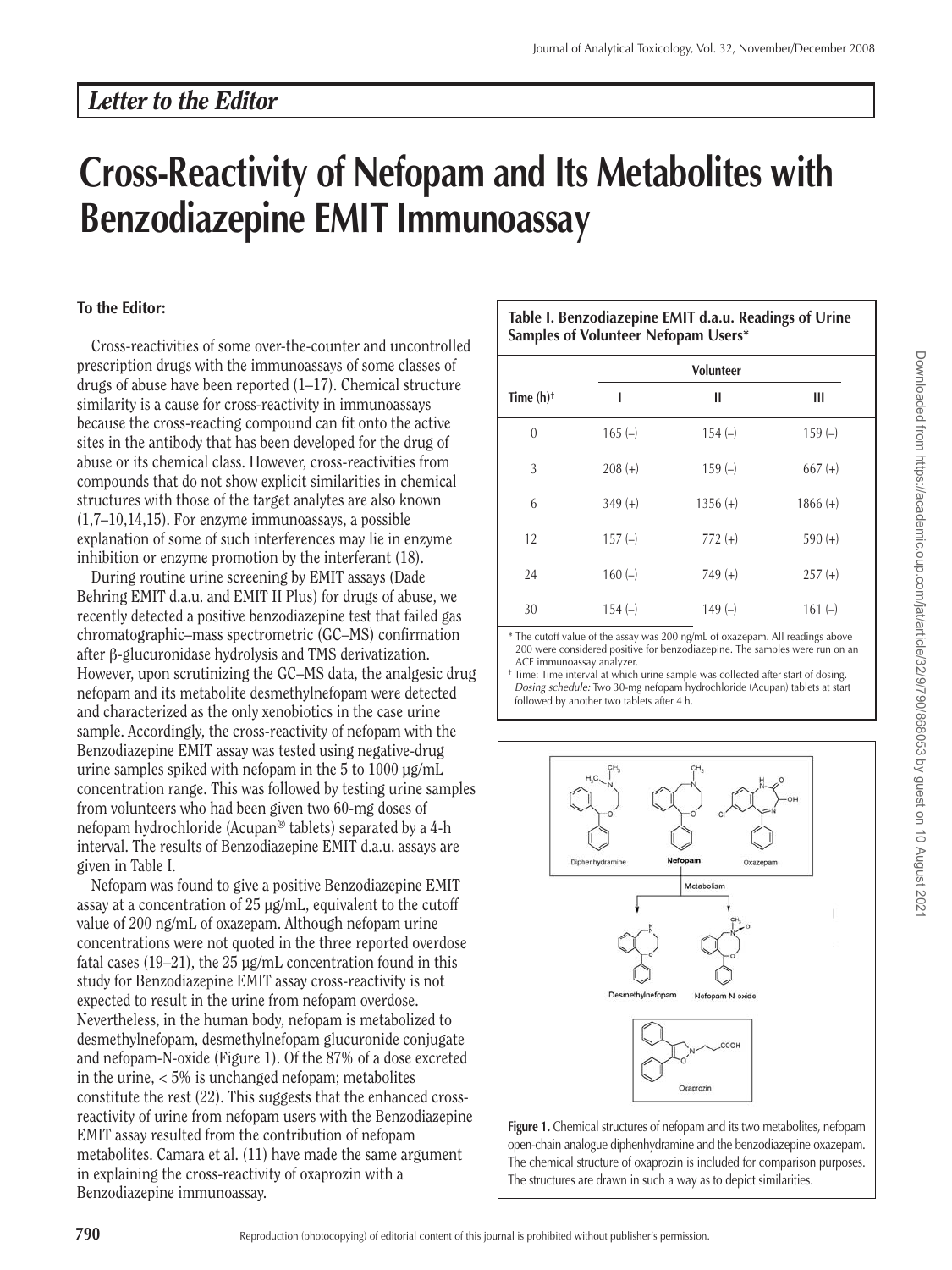The reason for the cross-reactivity of nefopam and its metabolites with oxazepam, in the Benzodiazepine EMIT assay, may be attributed to chemical structural similarity as can be envisaged in Figure 1. Nefopam is a cyclized analogue of the antihistamine diphenhydramine (Figure 1). The cross-reactivity test of the latter drug with the Benzodiazepine EMIT assay was negative at the highest concentration of 1000 µg/mL. This should indicate that the antigenic activity of nefopam and its metabolites for the oxazepam antibody in the immunoassay is a result of the cyclization that results in the benzoxazine-ring system (Figure 1). Furthermore, the increased antigenic property caused by the metabolic demethylation of nefopam may be explained by increased hydrogen-bonding interaction between desmethylnefopam and the antibody; the same reasoning may be extended to the glucuronide conjugate of this metabolite. In fact, hydrogen bonding is one of the intermolecular forces by which antigenantibody reactions take place (23). It is worth noting that nefopam-N-oxide, though not detected by GC–MS in the case urine samples because of thermal instability, would be expected to cross-react with the Benzodiazepine EMIT immunoassay based on chemical structure similarity.

All of the urine samples in Table I tested positive for nefopam and desmethylnefopam by GC–MS. However, for the three volunteers, the maximum concentration of Nefopam and its metabolites was reached at 6 h post first dose as indicated by the readings obtained for the Benzodiazepine EMIT d.a.u. assay. Positive results were obtained for two of the volunteers 24 h post dosing; by 30 h, samples from all three volunteers were negative. As an analgesic, nefopam is given orally in 30–90-mg doses, three times daily (24). From the results in Table I, 120 mg of nefopam hydrochloride given in two divided doses at a 4-h interval have resulted in false-positive Benzodiazepine EMIT assay tests for at least 24 h. However, in case nefopam is used in pain management for longer periods, a more elaborate study is needed for determining its duration of cross-reactivity with the Benzodiazepine EMIT assay.

In conclusion, in addition to recognizing nefopam and its metabolites as cross-reactants with Benzodiazepine EMIT assay, the present study has emphasized the need for confirmation of immunoassay positive results for drugs of abuse. When a positive immunoassay result of a given class of compounds cannot be confirmed by an alternative method, cross-reactivity should be suspected and potential cross-reactant(s) (as may be identified by chromatographic–MS methods) should be verified by first testing negative urine spiked with the cross-reactant and then carrying out controlled testing of urine from users of the crossreactant.

> Babiker El-Haj and Abdulkader Al-Amri SHJ Police Forensic Science Laboratory, Forensic Toxicology, Sharjah, United Arab Emirates

Heyam Ali Dubai Pharmacy College, Pharmaceutical Technology, Dubai, United Arab Emirates

## **References**

- 1. Dade Behring. EMIT d.a.u. and EMIT II Plus reagents inserts.
- 2. K.E. Moeller, K.C. Lee, and J.C. Kissack. Urine drug screening: practical guide for clinicians. Mayo Clin. Proc. **83:** 66–76 (2008).
- 3. K.L. Kelly. Ranitidine cross-reactivity in the EMIT dau monoclonal amphetamine/methamphetamine assay. Clin. Chem. **36:** 1391–1392 (1990).
- 4. A. Poklis, K.V. Hall, J. Still, and S.R. Binder. Ranitidine interference with the monoclonal EMIT d.a.u. amphetamine/methamphetamine immunoassay. J. Anal. Toxicol. **15:** 101–103 (1991).
- 5. K.M. Olsen, M. Gulliksen, and A.S. Christophersen. Metabolites of chlorpromazine and bromipheniramine may cause false-positive urine amphetamine results with monoclonal EMIT dau immunoassay. Clin. Chem. **38:** 611–612 (1992).
- 6. M. De Paula, L.C. Saiz, J. Gonzalez-Revalderia, T. Pascual, C. Alberola, and E. Miravalles. Rifampicin causes false-positive immunoassay results for urine opiates. Clin. Chem. Lab. Med. **36:** 241–243 (1998).
- 7. H. Van As and L.M.L. Stolk. Rifampicin cross-reacts with opiate immunoassay. J. Anal. Toxicol. **23:** 71 (1999).
- 8. R. Daher, J.H. Haidar, and H. Al-Amin. Rifampicin interference with opiate immunoassays. Clin. Chem. **48:** 203–204 (2002).
- 9. L.R. Baden, G. Horowitz, H. Jacoby, and G.M. Eliopoulos. Quinolones and false-positive urine screening for opiates by immunoassay technology. J. Am. Med. Assoc. **286:** 3115–3116 (2001)
- 10. C.M. Straley, E.J. Cecil, and M.P. Harriman. Gatifloxacin interference with opiate urine drug screen. Pharmacotherapy **26:** 435–439 (2006).
- 11. P.D. Camara, L. Audette, K. Velletri, P. Breitenbecher, M. Rosner, and W.C. Griffiths. False-positive immunoassay results for urine benzodiazepine in patients receiving oxaprozin (Daypro). Clin. Chem. **41:** 115–116 (1995).
- 12. A.D. Fraser and P. Powell. Oxaprozin cross-reactivity in three commercial immunoassays for benzodiazepine in urine. J. Anal. Toxicol. **22:** 50–54 (1998).
- 13. P. Moorman, M. McCoy, B. Hague, and D. Huge. Disopyramide cross-reactivity in a commercial immunoassay reagent for methadone. J. Anal. Toxicol. **23:** 299–300 (1999).
- 14. S.F. Sena, S. Kazim, and A.H.B. Wu. False-positive phencyclidine immunoassay results caused by venlafaxine and Odesmethylvenlafaxine. Clin. Chem. **48:** 676–677 (2002).